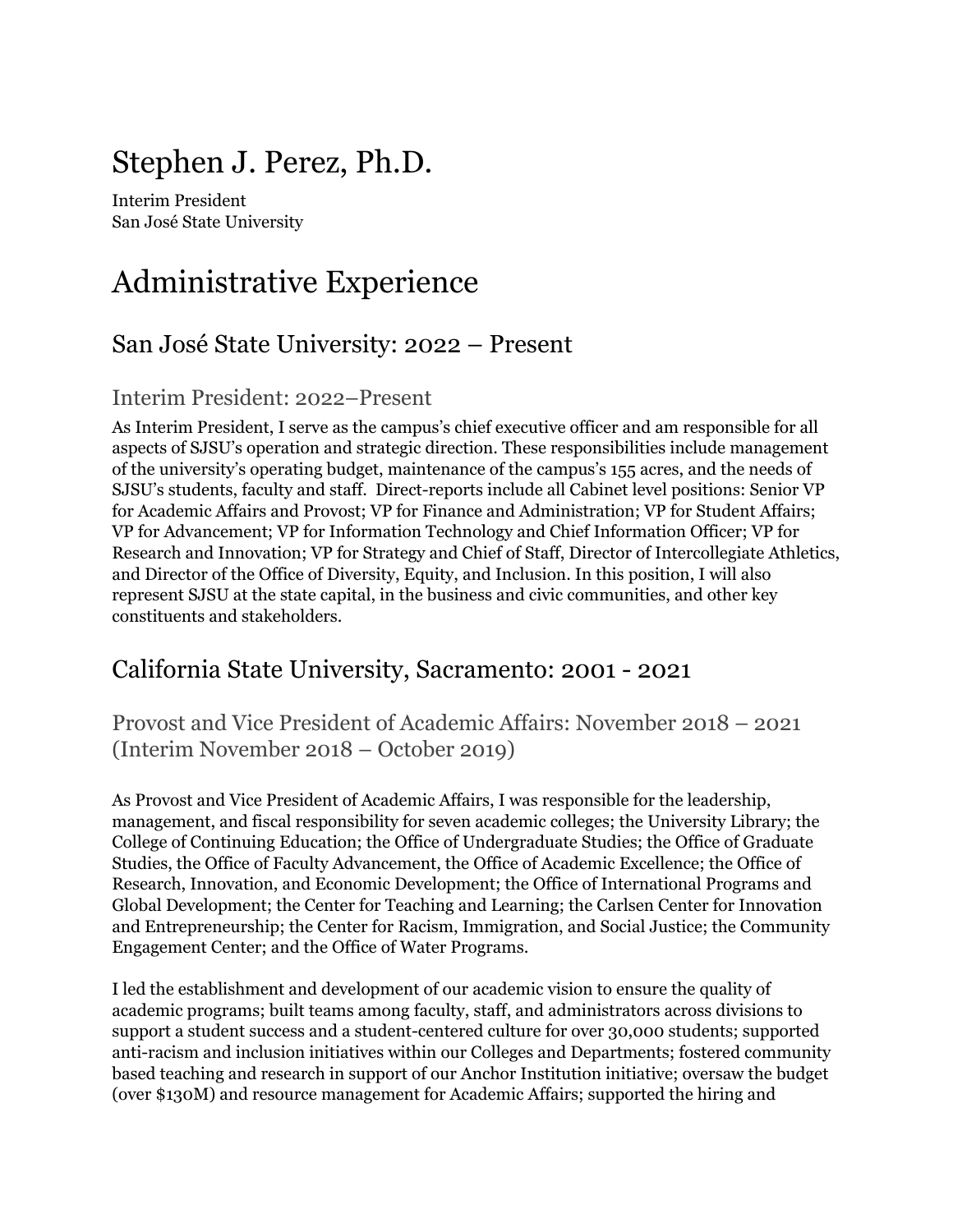development of an increasingly diverse staff (over 375) and faculty (nearly 1,800); and worked across the University and Colleges to support regional accreditation through the Western Association of Schools and Colleges (WASC).

### Major Accomplishments

Student recruitment, support, success, retention, and graduation programs:

- Led Academic Affairs commitment to continuously improve our ability to support student success resulting in an increase in four-year graduation rate from 8.5% in 2015 to 21.9% in 2020
- Reduced the average time to degree by one year
- Successfully increased graduation rates for all student cohorts
- Improved national rankings
- Received the Seal of Excelencia in 2020 for our commitment to Latino students
- Increased academic capacity by adding over 1,400 sections
- Developed a budget process which puts the goal of student success at the forefront resulting in more than 6,000 high-quality degrees per year.
- Revamped scheduling practices to prioritize student success through structured scheduling resulting in 85% of first year students pre-enrolling in full-time schedules in 2020 compared to only 25% in 2014.
- Led the incorporation of both integrated advising and enrollment management models to best use the skills in Academic Affairs and Student Affairs to promote student success, while also transforming resource utilization (both physical and personnel).

Budget and financial management:

- Manage and balance an Academic Affairs budget of more than \$130M.
- Developed and implemented new budget process for Academic Affairs involving division leadership. The new process optimizes incentives for Deans and program directors to prioritize campus goals for student success, effectively assigning ownership of decision making to the division leaders.

#### Risk/crisis management experience:

- Lead the University's academic response to COVID-19.
	- Transitioned more than 9,000 course sections and 1,800 instructors to online delivery in one week to allow students to continue the spring 2020 semester.
	- Maintain a nearly total virtual curriculum for the fall 2020 and spring 2021 semesters.
	- Lead the repopulation of campus for the fall 2021 semester.
- Key member of Critical Response Team responsible for proactively planning for either unexpected crises or events which have the possibility of becoming crises, including:
	- How to ensure safety while hosting controversial speakers; and
	- How to promote constructive conversations among and between those with different viewpoints.
- Manage the Division of Academic Affairs during times of crisis and emergency. Examples include:
	- Campus response to COVID-19.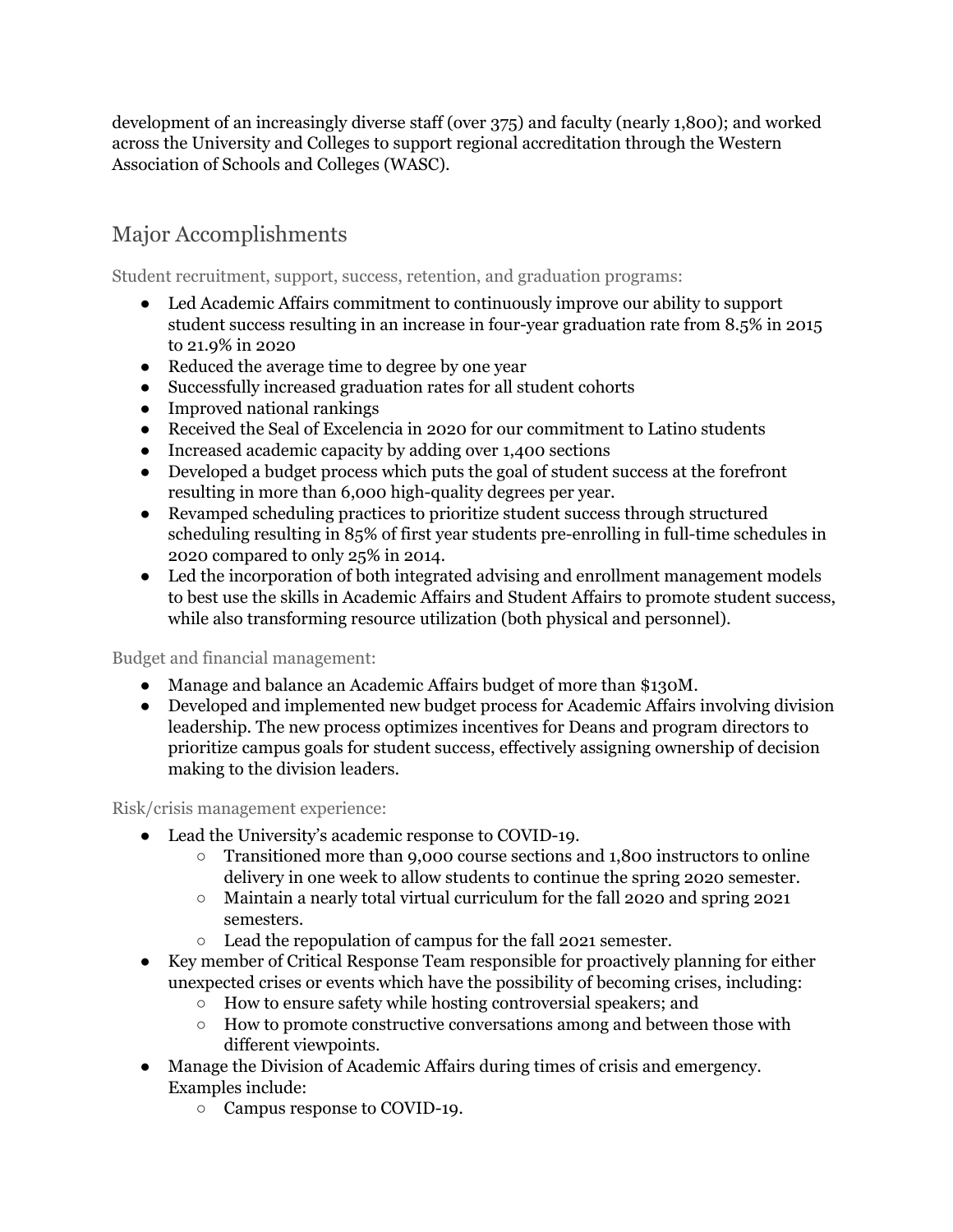- Seven-day campus closure due to wildfire related smoke (2018).
- Preparation of campus for potential release of District Attorney decision related to police-involved shooting in Sacramento.

#### Community outreach:

- Represented Academic Affairs and the University at numerous community events, fundraisers, and convenings; cultivate and develop relationships with community partners to deepen the commitment of the University to serve as an Anchor University; and spearhead Academic Affairs efforts to serve as an Anchor University.
- Led the efforts of the Community Engagement Center culminating with the Carnegie Foundation for the Advancement of Teaching rewarding Sacramento State's contributions and commitment to the Sacramento region with its prestigious 2020 Carnegie Community-Engagement Classification endorsement.

Fundraising – Private donor, capital campaigns, annual fundraisers:

- Led development efforts for Academic Affairs, the Centers, and units housed in the division raising over \$6M in fiscal year 2019-20.
- Led the development of proposals for Endowed Chairs, Endowed Professors, and over \$5 million in endowments for the Carlsen Center for Innovation and Entrepreneurship.
- Part of lead team working towards a multi-million-dollar transformational gift for the University in support of our Anchor University Initiative.
- Cultivated and helped steward relationships with potential donors.

#### Grants:

- Led the management of the Office of Research, Innovation, and Economic Development which cultivates, develops, and shepherds faculty submission of grants and contracts.
	- o Grant-related research increased by 10% in the first three quarters of 2019-20 compared the prior year.

#### Strategic planning:

- Led the development of the Academic Affairs Strategic Plan [\(www.csus.edu/acaf/strategicplan](http://www.csus.edu/acaf/strategicplan)).
- Led numerous strategic planning endeavors on campus, including: University Strategic Planning Council; University- and College-level planning; strategic planning for Athletics; and preliminary planning for Academic Affairs.

#### Academic campus planning:

- Directed planning for new academic programs to meet the varied needs of our student body and leverage the talents of our faculty and resources available on campus.
- Spearheaded the development of class schedules prioritizing students' needs helping to significantly raise the graduation rates.

#### Campus facilities planning:

• Led widespread campus planning, ranging from planning for new buildings to a new campus on more than 300 acres.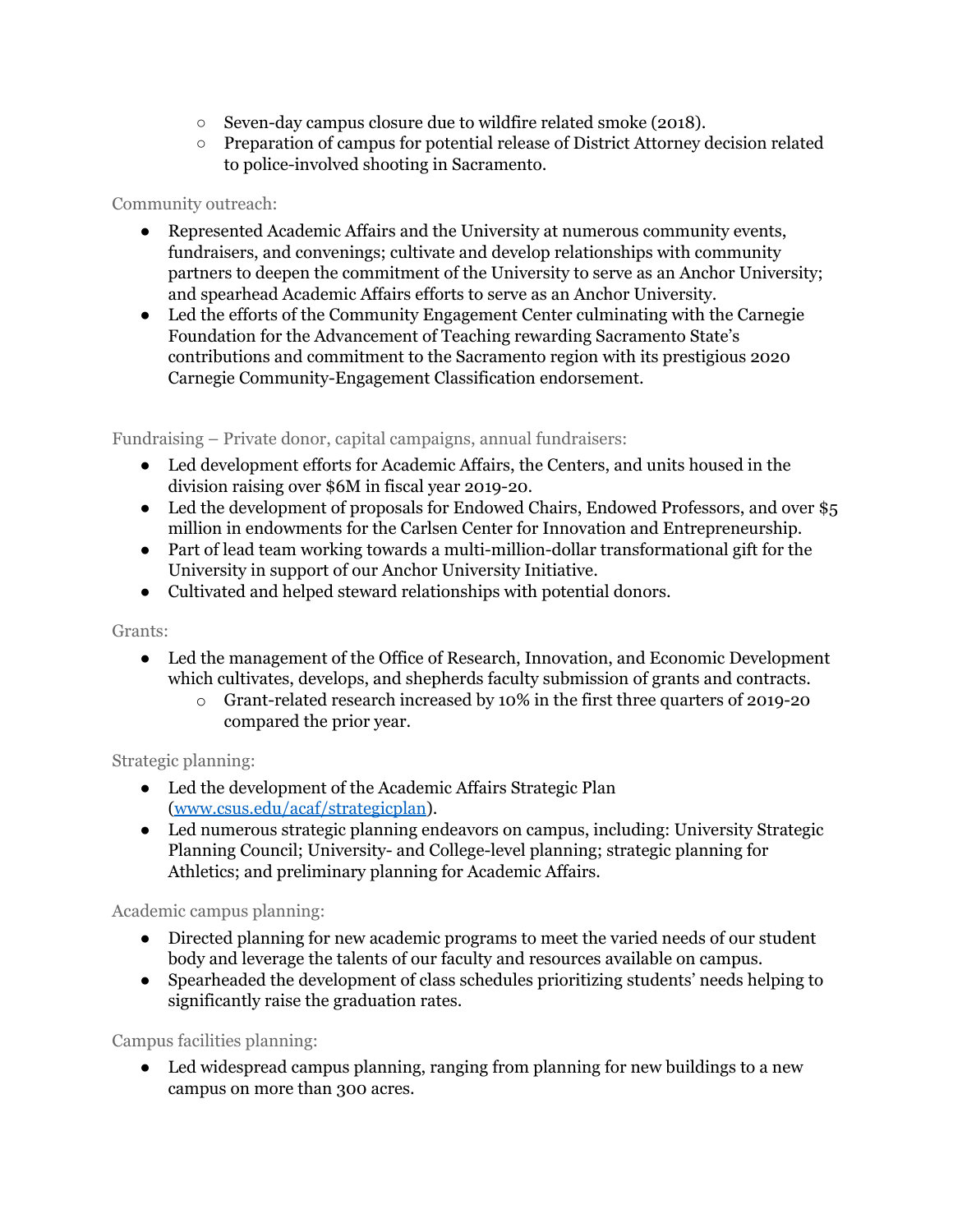- Led efforts involving faculty, students, staff, and administrators to maximize the use of a new 30,000 square-foot building.
- Led the academic involvement in the development of an over 20 acre site as a research hub.

Faculty recruitment:

- Led the efforts of the Office of Faculty Advancement including the hiring, development, review, and support for nearly 1,800 faculty.
- Increased the number of tenure track faculty by nearly 100 since 2015.
- Prioritized and incentivized the recruitment of faculty that enhance the diversity, inclusion, and anti-racist nature of our campus, curriculum, and community.

Faculty development:

- Led the efforts for faculty development in the Center for Teaching and Learning.
- Supported faculty research and economic development in the Office of Research, Innovation, and Economic Development.
- Mentored junior faculty members towards successful careers and tenure.

Faculty review and the tenure process:

- Evaluated all faculty for appointment, retention, tenure, and promotion for the University.
- Evaluated more than 50 retention, tenure, and promotion cases at the University level on an annual basis.
- Led efforts to develop policies that promote successful careers for faculty that support the mission of the University.

Conflict resolution:

- Led Academic Affairs efforts to cultivate positive working relationships with collective bargaining units.
- Spearheaded efforts to de-escalate conflicts among students / faculty, faculty / faculty, faculty / administrators, and administrators / administrators, reaching resolutions that are win-win outcomes, while building a culture of respect and cooperation.

Community service and professional organization involvement:

- Board Member for [Sacramento](https://sacramentostepsforward.org/) Steps Forward a nonprofit committed to ending homelessness in our region through collaboration, innovation, and connecting people to services.
	- Elected treasurer in 2021

Transition and succession planning:

● In recent years, California State University, Sacramento welcomed a new President, interim Provost(s), Provost, Vice Provost(s), several Deans, and Associate Vice Presidents. Proactively planned for these transitions, created succession plans and developed strategic transitions to maximize success.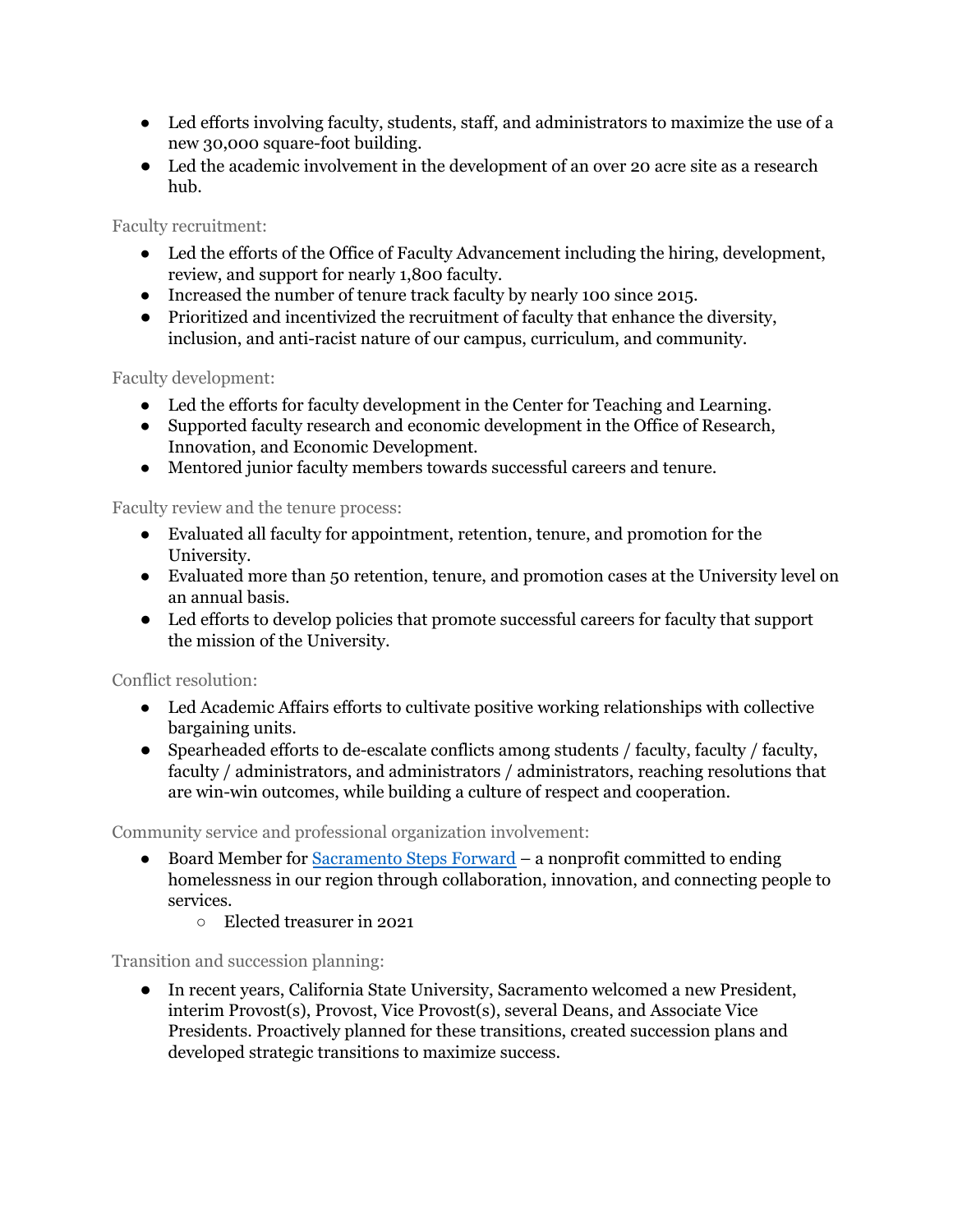Accreditation experience:

- Led the work of the Office for Academic Excellence which is responsible for WASC accreditation efforts, academic program review, and academic program assessment.
- Chaired accreditation review committees for numerous accreditation reviews.
- Collaborated on recent WASC evaluation, including reviews and final report.
- Chaired subcommittee for NCAA recertification effort.

Entrepreneurial activities:

- Led the work of the Carlsen Center for Innovation and Entrepreneurship including outreach and coordination with the regional entrepreneurial efforts, development of curriculum incorporating entrepreneurship across the University, and development of student entrepreneurial abilities and interests.
- Led the broad incorporation of Academic Affairs participation in Global Entrepreneurship Week.
- Directed the planning for a new program and a more than 30,000 square-foot building in downtown Sacramento.
- Developed the academic plan for a satellite campus.
- Led Academic planning for future research hub.

Public relations and media relations:

- Served as the media point-person for the Division of Academic Affairs.
- Authored numerous documents that have served as the basis for public and media relations.
- Interviewed by multiple media outlets regarding economic issues.

Vice Provost: January 2016 – November 2018 (Interim January 2016 – January 2017) and Interim Dean of the College of Business Administration (January 2018 – July 2018)

As Vice Provost, I supported the leadership and operations of the Provost's Office and the Division of Academic Affairs in all facets of its responsibilities including budget management; faculty recruitment, review, and development; student success initiatives; academic planning; course scheduling; and additionally, served as interim Dean in the College of Business Administration.

As interim Dean, I led all the activities of the College of Business Administration including budget management; student success initiatives; personnel review; fundraising; supporting the College to provide access to high-quality education to our students; represented the College in the Community and Region; and helped lead the search for the next Dean and set the College up for a successful transition.

#### Major Accomplishments

Student recruitment, support, success, retention, and graduation programs:

● As interim Dean, led recruitment and student success efforts of the College.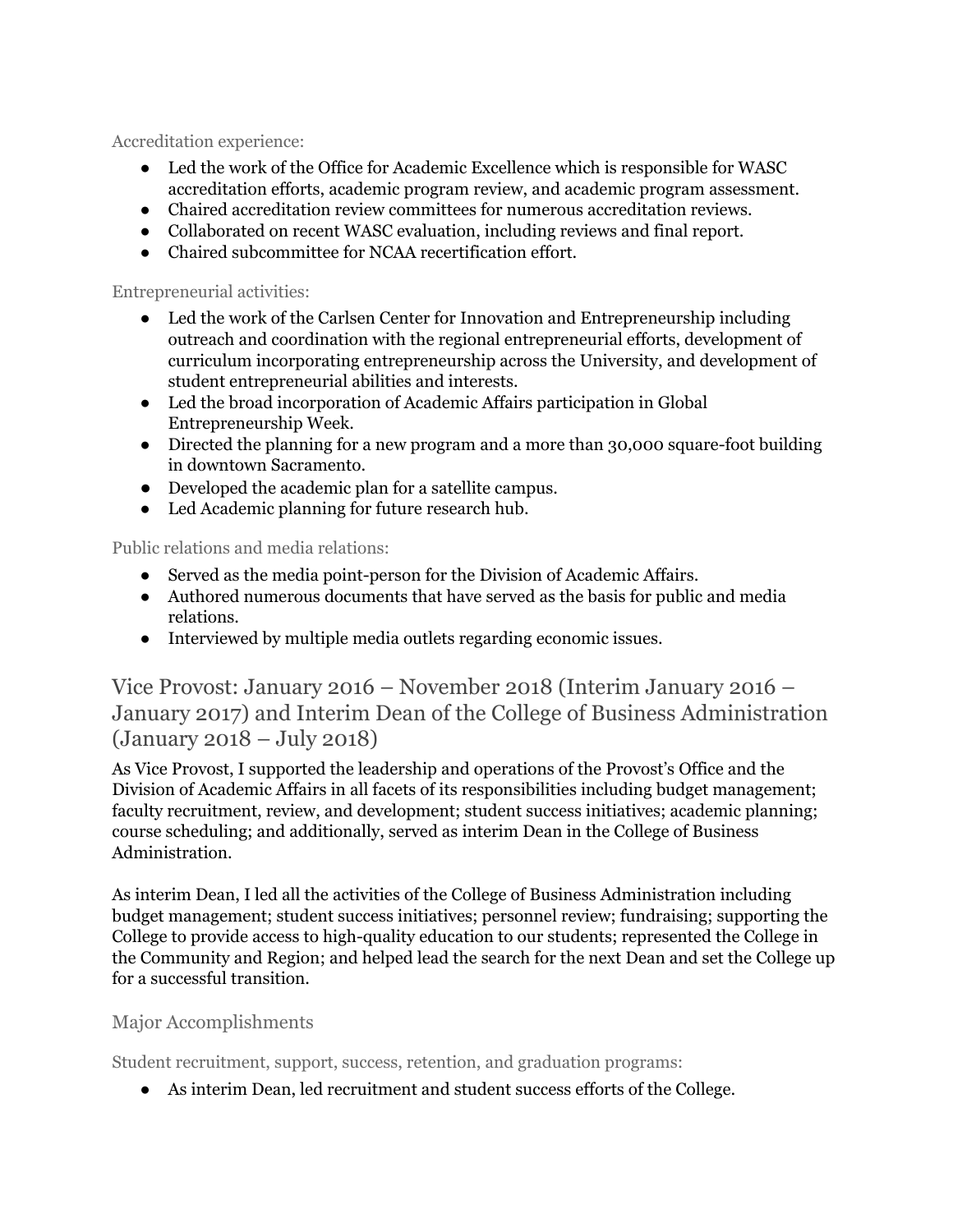● Worked to develop a meeting space for the Business Honors Program to outfit a new room.

Budget and financial management:

- Helped manage and balance a nearly \$130M Academic Affairs budget centering student success for allocation purposes.
- Managed and balanced a College of Business Administration budget of more than \$10M.
- Overhauled budget process in the College of Business Administration to align expenditures with College values and more clearly identify costs and revenues of programs.

Community outreach:

● As interim Dean, led efforts of the College of Business Administration to engage with the Sacramento Business Community, including the Sacramento Metro Chamber of Commerce; built relationships with regional business leaders to benefit students, faculty, and the region; and revenue generation from varied sources.

Fundraising – Private donor, capital campaigns, annual fundraisers:

- Cultivated and helped steward relationships with potential donors.
- Led fundraising activities in the College of Business Administration raising more than \$100k in one semester.

Conflict resolution:

● As interim Dean managed a long-standing conflict within the College and develop processes to minimize and eliminate that conflict.

Accreditation experience:

- As interim Dean oversaw efforts in the College to retain and enhance AACSB accreditation.
- Chaired accreditation review committees for numerous accreditation reviews.
- Collaborated on recent WASC evaluation, including reviews and final report culminating in reaccreditation.

#### NCAA Faculty Athletics Representative: June 2009 – September 2018

As the Faculty Athletics Representative, I served as the person outside of athletics and advisor to the President on all matters related to Intercollegiate Athletics. The major areas of focus included:

- Report directly to the President as primary liaison regarding athletics outside the athletics department.
- Work with the campus community to promote student-athlete wellbeing.
- Work with the campus community to ensure academic integrity and promote academic success of student-athletes.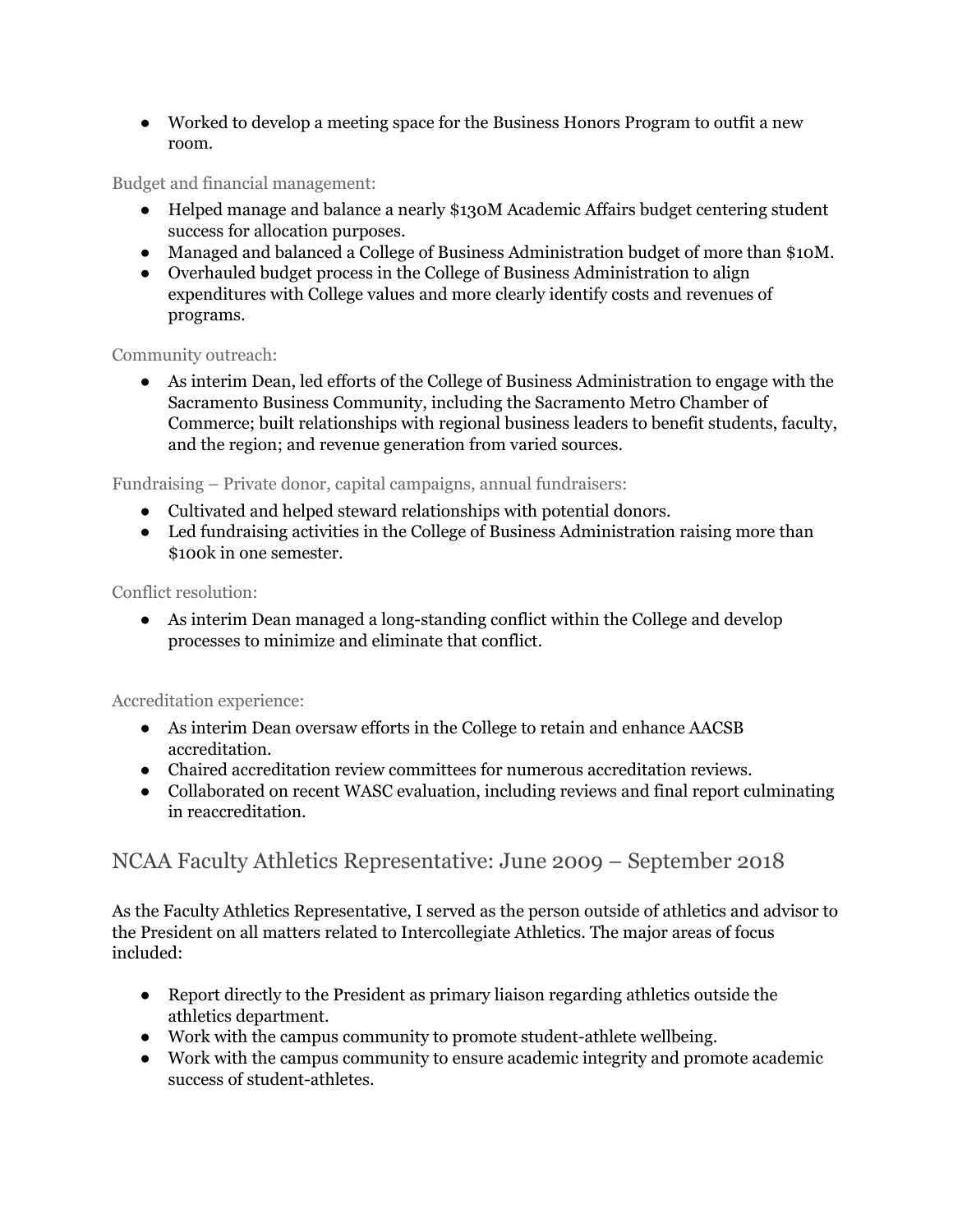● Work with the compliance staff to ensure institutional control and adherence to NCAA by-laws.

This was an exceptionally rewarding position as it allowed me to combine my passion for student success with my belief in the importance and value of intercollegiate athletics to student-athletes, the general student body, and the University. During my time as the Faculty Athletics Representative at Sacramento State, I not only was able to work on campus but also became involved with numerous Conference committees and groups and NCAA Conferences, groups, and task forces listed below.

#### NCAA and Big Sky Conference Committees and Positions

- NCAA Board of Governors Commission to Combat Campus Sexual Violence (2016 2018)
- NCAA Division I Council  $(2015 2018)$ 
	- Council Coordination Committee
	- Strategic Vision and Planning Committee (Chair)
- Faculty Athletic Representative Association Executive Committee
	- President-elect (2017 2018)
	- Past President (2015 2016)
	- $\circ$  President (2014 2015)
	- President-elect (2013 2014)
	- Division I Vice President (2012 2013)
	- $\circ$  Division I FCS Representative (2010 2012)
- NCAA Enforcement, Lack of Institutional Control Working Group (2014 2015)
- NCAA Student-Athlete Well-Being Working Group (2012)
- NCAA Legislative Council, Big Sky Conference Representative (2012 2014)
- $\bullet$  Big Sky Conference Eligibility Committee (2009 2010; 2013 2018)
- Big Sky Conference Commissioner Search Committee (2016)
- Big Sky Conference Ethical Conduct and Violations Committee (Chair) (2011 2013)
- Big Sky Conference Legislative Committee (2009 2018)

Interim Department Chair, Kinesiology and Health Science: August 2015 – January 2016

Assistant to the President for Special Projects: January 2008 – August 2009:

- Assisted President to oversee the Department of Athletics
- Served as point-person for the Placer Ranch Project
- Sacramento State representative to Sacramento Area Commerce and Trade Organization Board
- Sacramento State representative for Coalition of Urban Serving Universities
- Sacramento State representative to Power Inn Alliance Board
- Sacramento State representative to Sacramento Region Sports Education Foundation
- Other duties as assigned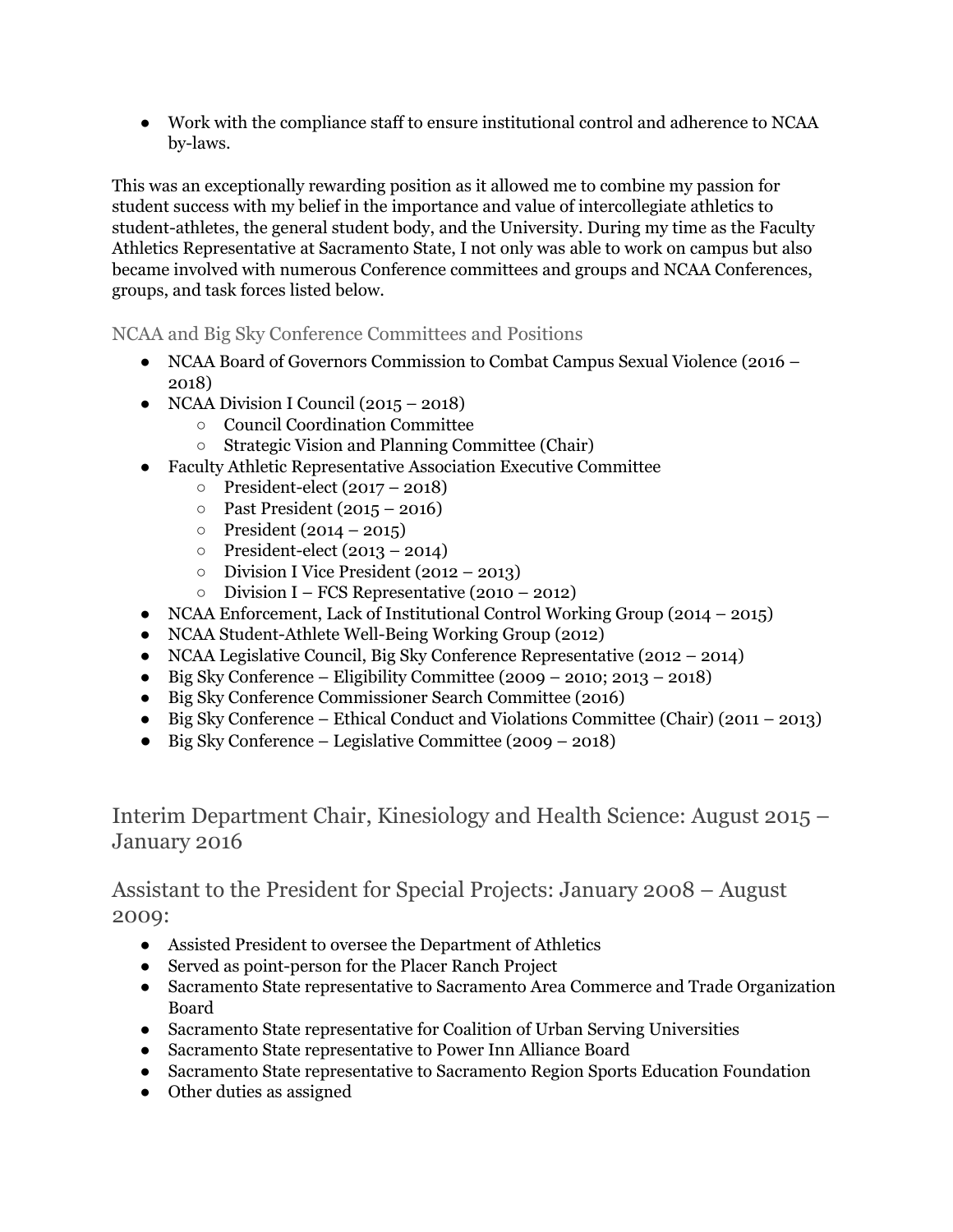Department Chair, Economics: 2004 – 2007

# Education

University of California – Davis, Ph.D., (Economics), 1994 University of California – Davis, M.A., (Economics), 1991 University of California – San Diego, B.A., (Economics), 1988

## Books

• Co-author 10<sup>th</sup> Edition principles of economics textbook: O'Sullivan/Sheffrin/Perez, *Economics: Principles, Applications, and Tools,* Pearson, 2017

## Refereed Publications

- "Still Puzzling: Evaluating the Price Puzzle in an Empirically Identified Structural Vector Autoregression," March 2013, *Empirical Economics*, (with Kevin D. Hoover and Selva Demiralp).
- "Does Intercollegiate Athletics Draw Local Students to a University?" Research Note, (2012) The Journal of Sports Economics, Vol. 13, 2: pp. 198-206.
- "Empirical Identification of the Vector Autoregression: The Causes and Effects of U.S. M2," (2009) The Methodology and Practice of Econometrics: A Festschrift in Honour of David F. Hendry. Oxford: Oxford University Press, pp. 3758, (with Kevin D. Hoover and Selva Demiralp).
- "A Bootstrap Method for Identifying and Evaluating a Structural Vector Autoregression," (2008) Oxford Economic Papers 70(4), pp. 509533 (with Kevin D. Hoover and Selva Demiralp).
- "Agricultural and Monetary Shocks before the Great Depression: A Graph-Theoretic Causal Investigation" (2006) Volume 28, December 2006, pp. 720-736, *Journal of Macroeconomics* (with Mark Siegler).
- "Truth and Robustness in Cross-country Growth Regressions." (2004), *Oxford Bulletin of Economics and Statistics*., Volume 66, No. 5, pp. 765 – 799, (December 2004) (with Kevin D. Hoover).
- "The NBA and the Influx of International Basketball Players," (2004), *Applied Economics*, Volume 36, pp. 1009 - 1020 (with Mark Siegler and Erick Eschker).
- "Inflationary Expectations and the Fisher Effect Prior to World War I", *Journal of Money, Credit, and Banking*, Vol. 35, No. 6 (December 2003, Part 1), pp. 947-965 (with Mark Siegler).
- "Monetary Policy Does Matter: Control Causality and Superexogeneity." *Oxford Bulletin of Economics and Statistics*, Volume 64, No. 5, (2002), pp. 473-486.
- "Looking Back at Forward-Looking Monetary Policy" *Journal of Economics and Business*, 2001, Vol. 53/5, pp. 509-521.
- "Convergence of public capital investment among the United States, 1977-1996." *Public Finance and Management*, 2001, Volume 1 Number 2, (with Chris Annala).